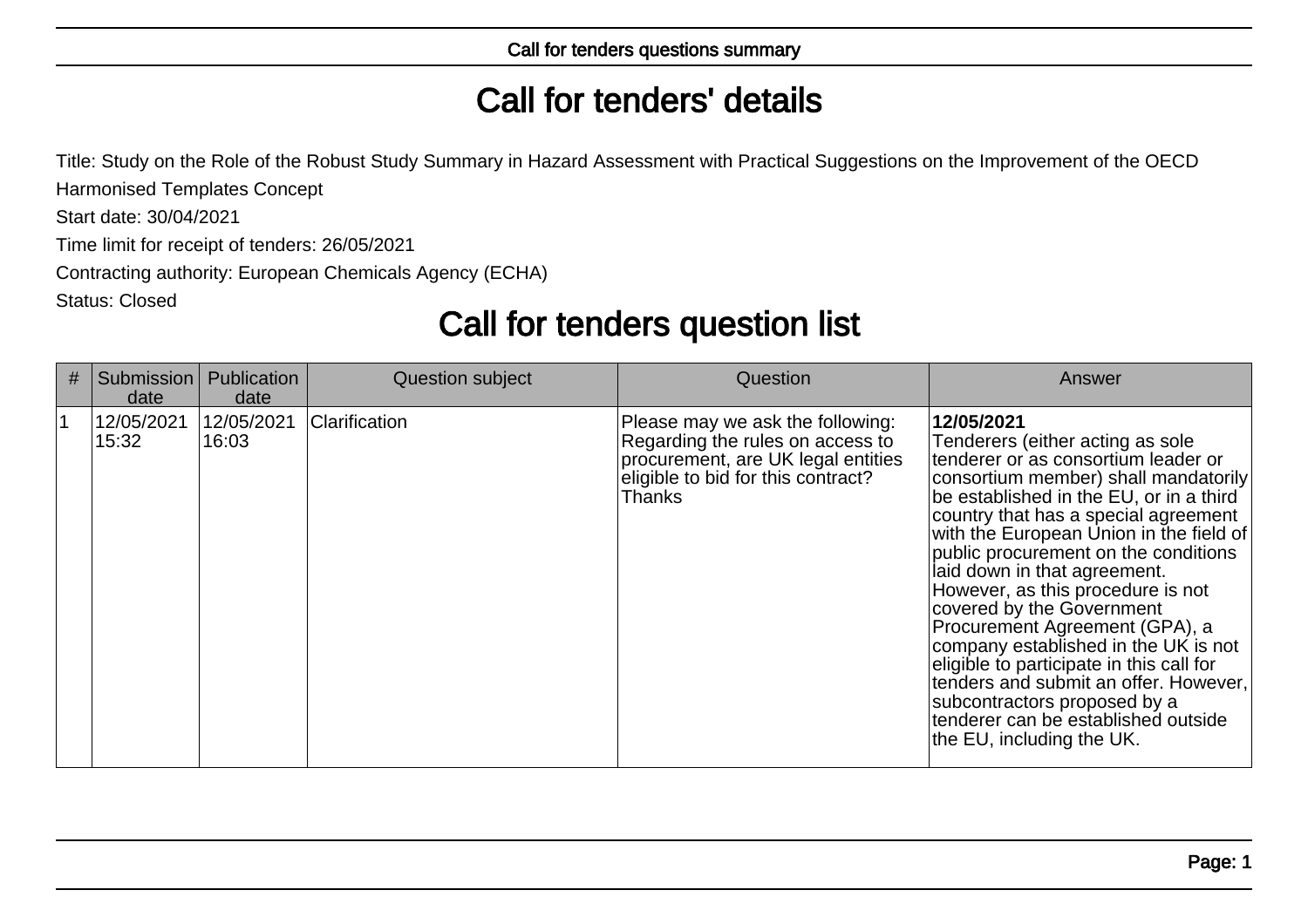## Call for tenders questions summary

| #  | Submission<br>date  | Publication<br>date | Question subject         | Question                                                                                                                                                                                                                                                                                 | Answer                                                                                                                                                                                                                                                                 |
|----|---------------------|---------------------|--------------------------|------------------------------------------------------------------------------------------------------------------------------------------------------------------------------------------------------------------------------------------------------------------------------------------|------------------------------------------------------------------------------------------------------------------------------------------------------------------------------------------------------------------------------------------------------------------------|
| 2  | 20/05/2021<br>14:04 | 20/05/2021<br>14:14 | e-Submission Quick Guide | The link to the e-Submission Quick<br>Guide in the Tender Specifications<br>does not work – please can you<br>advise where we can access this<br>information?                                                                                                                            | 20/05/2021<br>The link to the original document is<br>indeed broken. We advise you use<br>the following link to access the e-<br><b>Submission Quick Guide:</b><br>https://etendering.ted.europa.eu/docu<br>ment/document-file-<br>download.html?docFileId=23337       |
| Ι3 | 20/05/2021<br>14:06 | 20/05/2021<br>14:17 | <b>Legal Entity Form</b> | Due to the ongoing pandemic, the<br>legal representative of the company<br>unable to travel to our physical<br>offices. Therefore, it may not be able<br>to add the company stamp $-$ please<br>can you advise if there is any<br>additional information we can<br>provide in its place? | 20/05/2021<br>In case you cannot provide the stamp<br>of the Legal Entity Form due to<br>teleworking constraints, we advise<br>you leave the 'stamp section' blank in<br>the Legal Entity Form and you justify<br>in your cover letter why is this element<br>missing. |